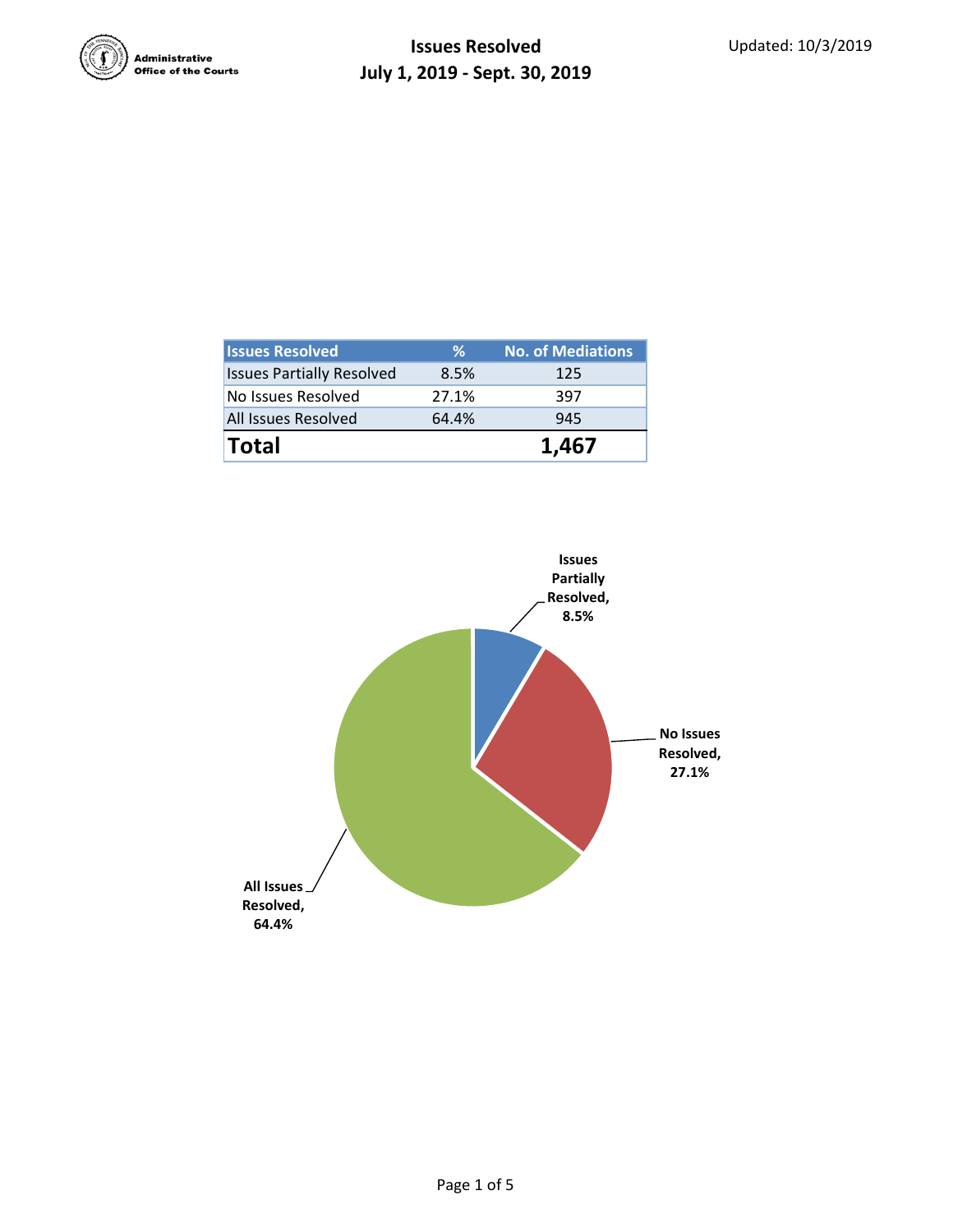

| <b>Court Type</b>             | %     | <b>No. of Mediations</b> |  |  |
|-------------------------------|-------|--------------------------|--|--|
| <b>Municipal Court</b>        | 0.0%  | 0                        |  |  |
| <b>Appellate Court</b>        | 0.1%  | 1                        |  |  |
| <b>Probate Court</b>          | 0.5%  | 7                        |  |  |
| <b>Federal Court</b>          | 3.2%  | 47                       |  |  |
| <b>General Sessions Court</b> | 5.9%  | 86                       |  |  |
| Juvenile Court                | 10.5% | 154                      |  |  |
| <b>Chancery Court</b>         | 33.0% | 484                      |  |  |
| <b>Circuit Court</b>          | 46.9% | 688                      |  |  |
| <b>Total</b>                  |       | 1.4(                     |  |  |

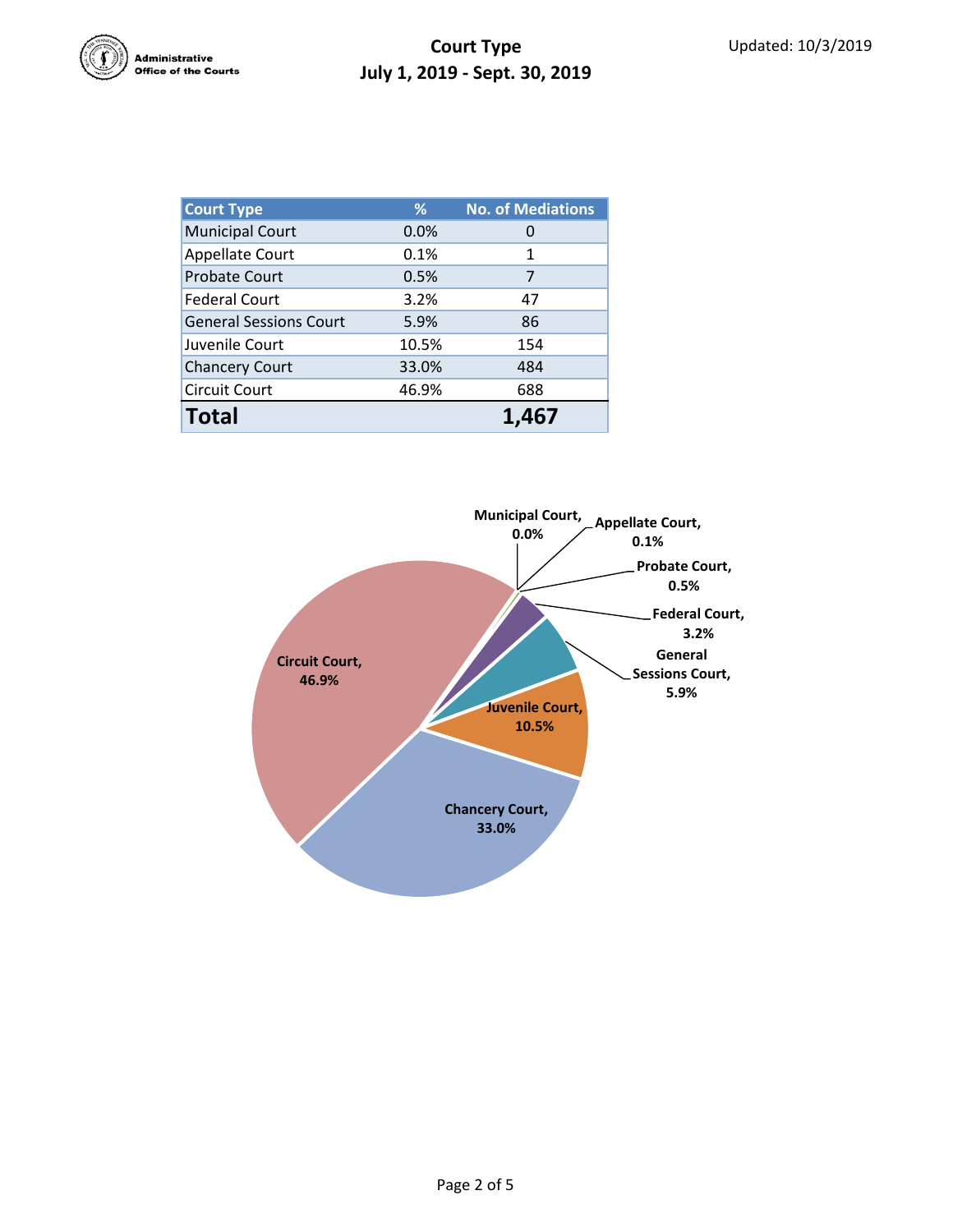

| <b>Fee Type</b>        | %     | <b>No. of Mediations</b> |
|------------------------|-------|--------------------------|
| Court-Ordered Pro Bono | 0.1%  | $\mathcal{P}$            |
| <b>Court Costs</b>     | 0.2%  | 3                        |
| <b>SCR</b>             | 1.0%  | 15                       |
| Reduced                | 3.4%  | 50                       |
| Pro Bono               | 5.4%  | 79                       |
| Standard               | 89.8% | 1,318                    |
| <b>Total</b>           |       | 1.467                    |

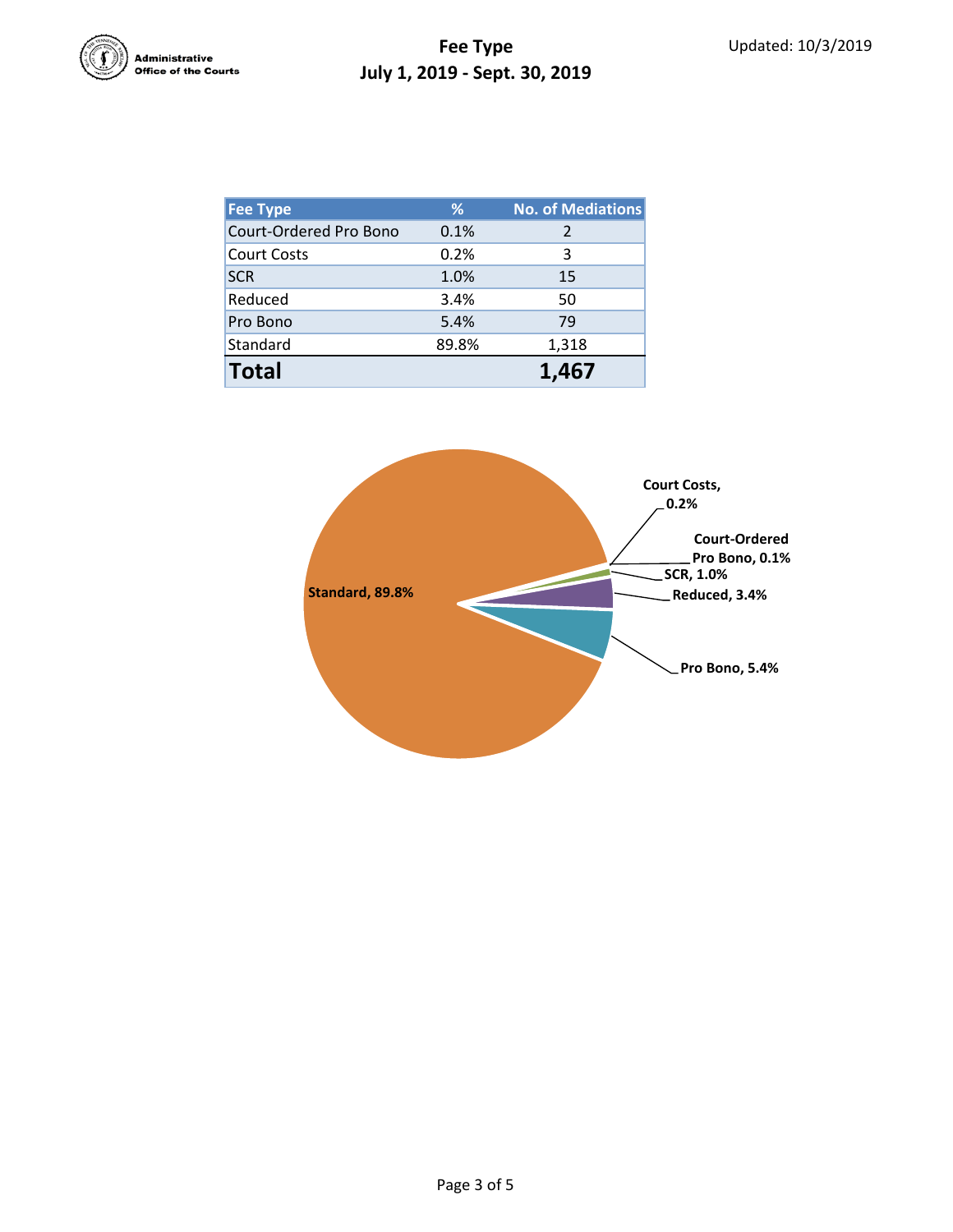

## **Dispute Type July 1, 2019 - Sept. 30, 2019**

| <b>Dispute Type</b>                                | %     | <b>No. of Mediations</b> |
|----------------------------------------------------|-------|--------------------------|
| Appeal from Administrative Hearing                 | 0.0%  | 0                        |
| Conservatorship/Guardianship                       | 0.1%  | 1                        |
| Juvenile Appeal                                    | 0.1%  | $\mathbf{1}$             |
| <b>Workers Compensation</b>                        | 0.1%  | $\mathbf{1}$             |
| Adoption/Surrender                                 | 0.3%  | 4                        |
| <b>Product Liability</b>                           | 0.3%  | 5                        |
| <b>Wrongful Death</b>                              | 0.4%  | 6                        |
| Damages/Torts Other Than Personal Injury           | 0.6%  | 9                        |
| Domestic Relations - Child Support Only            | 0.6%  | 9                        |
| Probate/Trust                                      | 0.7%  | 11                       |
| <b>Real Property</b>                               | 0.9%  | 13                       |
| Legitimation/Paternity                             | 1.1%  | 16                       |
| <b>Medical Malpractice</b>                         | 1.9%  | 28                       |
| Landlord/Tenant                                    | 2.8%  | 41                       |
| Contract/Debt/Specific Performance                 | 3.3%  | 48                       |
| Other                                              | 7.8%  | 115                      |
| <b>Domestic Relations - Post Divorce Issue</b>     | 8.0%  | 118                      |
| Domestic Relations - Divorce without Children      | 10.1% | 148                      |
| Domestic Relations - Child Custody/Visitation Only | 15.5% | 227                      |
| Domestic Relations - Divorce with Children         | 18.1% | 265                      |
| Personal Injury                                    | 27.3% | 401                      |
| Total                                              |       | 1,467                    |